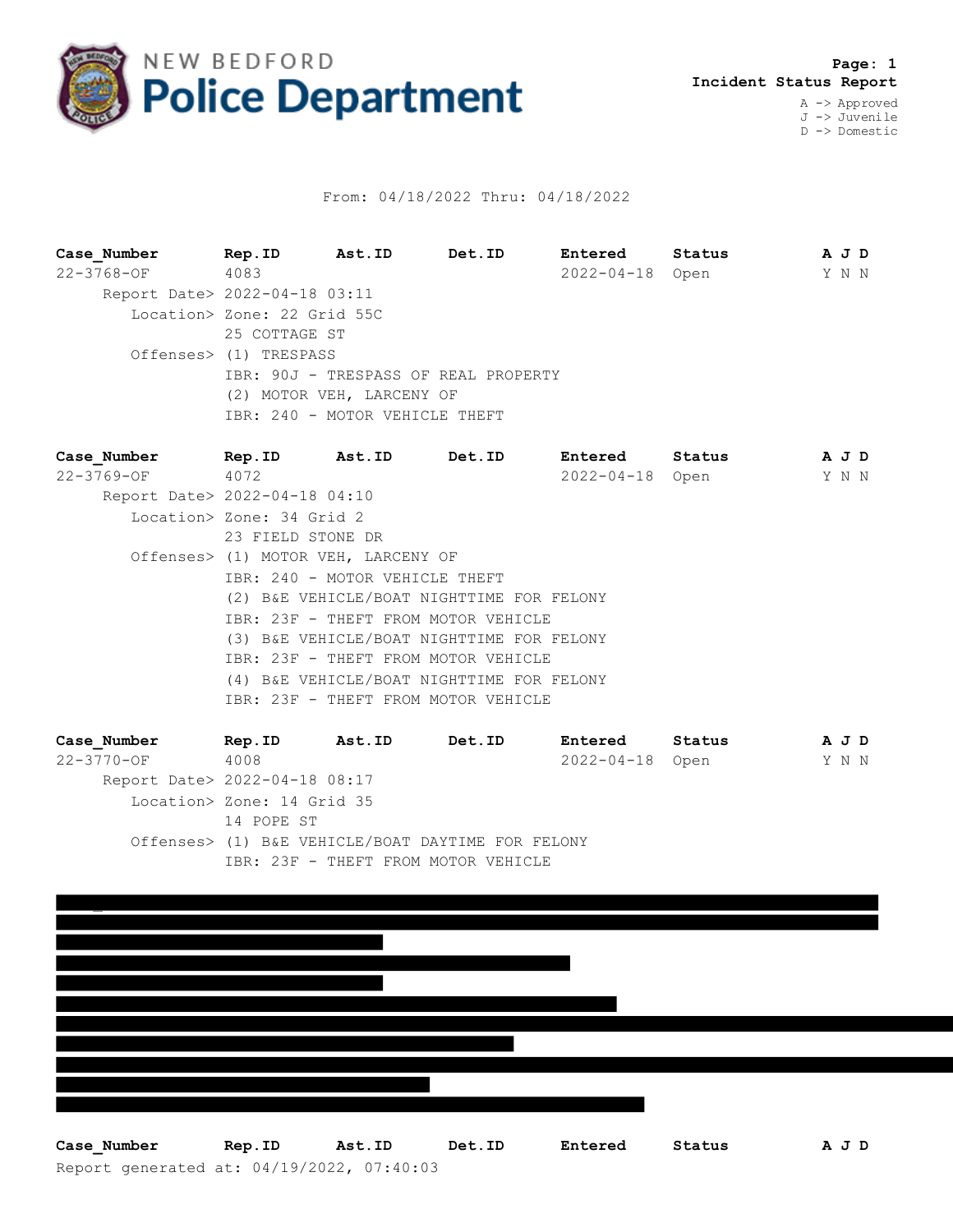

 **Page: 2 Incident Status Report**

> A -> Approved J -> Juvenile D -> Domestic

22-3775-OF 4122 2022-04-19 Open Y N N Report Date> 2022-04-18 11:18 Location> Zone: 36 Grid 10 833 ASHLEY BLVD Offenses> (1) UTTERING (Common Law IBR: 250 - COUNTERFEITING / FORGERY (2) FORGERY OF CHECK IBR: 250 - COUNTERFEITING / FORGERY

**Case\_Number Rep.ID Ast.ID Det.ID Entered Status A J D** 22-3776-OF 3915 2022-04-18 Open Y N N Report Date> 2022-04-18 11:22 Location> Zone: 33 Grid 11A 500 KINGS HWY Offenses> (1) MOTOR VEH, LARCENY OF IBR: 240 - MOTOR VEHICLE THEFT

**Case\_Number Rep.ID Ast.ID Det.ID Entered Status A J D** 22-3778-OF 4015 2022-04-18 Open Y N N Report Date> 2022-04-18 11:34 Location> Zone: 31 Grid 18 91 HATHAWAY ST Offenses> (1) B&E BUILDING DAYTIME FOR FELONY IBR: 220 - BURGLARY / BREAKING AND ENTERI

**Case\_Number Rep.ID Ast.ID Det.ID Entered Status A J D** 22-3781-OF 4065 2022-04-18 Open Y N N Report Date> 2022-04-18 13:38 Location> Zone: 34 Grid 1 898 MAY ST Offenses> (1) DESTRUCTION OF PROPERTY -\$1200, MALICIOUS c266 §127 IBR: 290 - DESTRUCTION / DAMAGE / VANDALI (2) HARASSMENT, CRIMINAL IBR: 90Z - ALL OTHER OFFENSES

**Case\_Number Rep.ID Ast.ID Det.ID Entered Status A J D** 22-3782-OF 3871 2022-04-18 Open Y N N Report Date> 2022-04-18 13:11 Location> Zone: 32 Grid 22B 586 SUMMER ST Offenses> (1) LARCENY UNDER \$1200 SINGLE SCHEME c266 §30(1) IBR: 23D - THEFT FROM BUILDING

**Case\_Number Rep.ID Ast.ID Det.ID Entered Status A J D** 22-3787-OF 3796 2022-04-18 Open Y N N Report Date> 2022-04-18 15:10 Location> Zone: 34 Grid 1 1113 BRALEY RD Offenses> (1) B&E VEHICLE/BOAT NIGHTTIME FOR FELONY